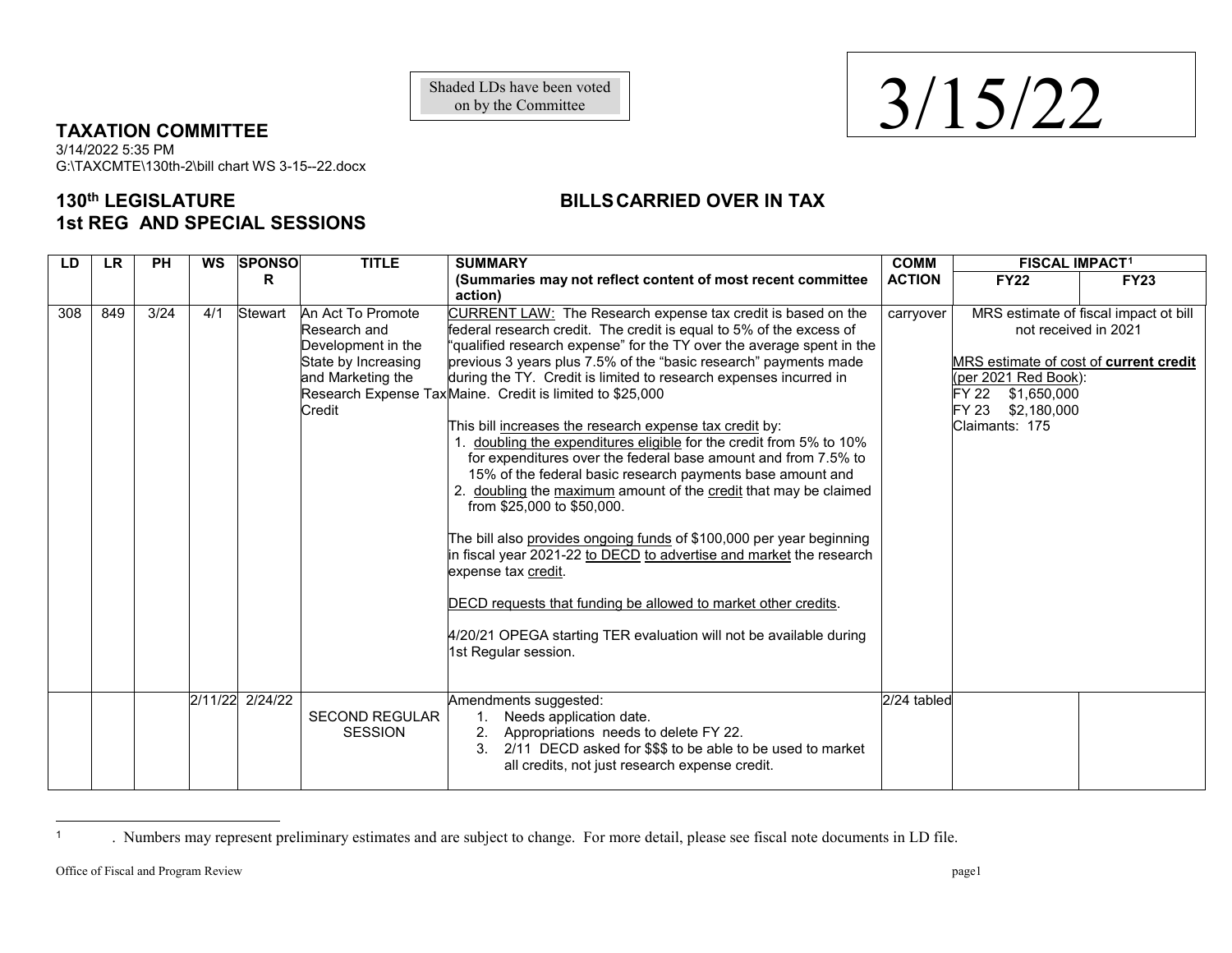| LD   | <b>LR</b> | <b>PH</b> | WS           | <b>SPONSO</b>          | <b>TITLE</b>                                                                                                                                           | <b>SUMMARY</b>                                                                                                                                                                                                                                                                                                                                                                                                                                                                                                                                                                                                                                                                                                                                                                                                                                                                                                                                                                                                                                                                                                                                                                                                                                                                                                                                                                                                                                                                                                 | <b>COMM</b>     | <b>FISCAL IMPACT<sup>1</sup></b> |                                               |
|------|-----------|-----------|--------------|------------------------|--------------------------------------------------------------------------------------------------------------------------------------------------------|----------------------------------------------------------------------------------------------------------------------------------------------------------------------------------------------------------------------------------------------------------------------------------------------------------------------------------------------------------------------------------------------------------------------------------------------------------------------------------------------------------------------------------------------------------------------------------------------------------------------------------------------------------------------------------------------------------------------------------------------------------------------------------------------------------------------------------------------------------------------------------------------------------------------------------------------------------------------------------------------------------------------------------------------------------------------------------------------------------------------------------------------------------------------------------------------------------------------------------------------------------------------------------------------------------------------------------------------------------------------------------------------------------------------------------------------------------------------------------------------------------------|-----------------|----------------------------------|-----------------------------------------------|
|      |           |           |              | R.                     |                                                                                                                                                        | (Summaries may not reflect content of most recent committee<br>action)                                                                                                                                                                                                                                                                                                                                                                                                                                                                                                                                                                                                                                                                                                                                                                                                                                                                                                                                                                                                                                                                                                                                                                                                                                                                                                                                                                                                                                         | <b>ACTION</b>   | <b>FY22</b>                      | <b>FY23</b>                                   |
|      |           |           |              |                        |                                                                                                                                                        | OPEGA evaluation report on research expense credit presented to<br>GOC on 3/11. https://legislature.maine.gov/doc/8379                                                                                                                                                                                                                                                                                                                                                                                                                                                                                                                                                                                                                                                                                                                                                                                                                                                                                                                                                                                                                                                                                                                                                                                                                                                                                                                                                                                         |                 |                                  |                                               |
| 1704 | 1805 5/18 |           | 5/26<br>5/27 | Talbot-<br><b>Ross</b> | An Act To Change the<br><b>Exclusion Amount</b><br>under the Estate Tax<br>Funding for the<br>Housing Opportunities SAME AS LD 1524:<br>for Maine Fund | This bill reduces the exclusion amount, below which the Maine estate<br>tax does not apply, to $$1,000,000$ from $$5,600,000$ for estates of<br>decedents dying on or after January 1, 2022 and removes the annual<br>and Provide Additional adjustment for inflation of that exclusion amount.<br>This bill also creates an additional exclusion amount of up to<br>\$3,800,000 from the estate tax for:<br>1. family farms and<br>commercial aquaculture,<br>commercial fishing and<br>3.<br>commercial wood harvesting businesses<br>4.<br>This additional exclusion applies to<br>1. farmland<br>2. depreciable machinery and equipment used in commercial<br>agriculture, aquaculture, fishing or wood harvesting<br>3. that is inherited by a family member and<br>remains in commercial use for 5 years following transfer.<br>4.<br>Distribution of revenue:<br>The Treasurer of State must credit<br>1. 50% of the revenue generated by the reduction in the exclusion<br>amount beginning January 1, 2022 to the General Fund and<br>2, 50% the Maine State Housing Authority, to the HOME Fund<br>The bill directs the Maine State Housing Authority in consultation with<br>the Permanent Commission on the Status of Racial, Indigenous and<br>Maine Tribal Populations to develop a racial equity assessment tool<br>to use when evaluating project funding and report to the Joint<br>Standing Committee on Labor and Housing on the development of<br>this tool no later than October 1, 2022. | carried<br>over |                                  | MRS preliminary fiscal impact<br>Not provided |
|      |           |           | 2/22/22      |                        | <b>SECOND REGULAR</b><br><b>SESSION</b>                                                                                                                |                                                                                                                                                                                                                                                                                                                                                                                                                                                                                                                                                                                                                                                                                                                                                                                                                                                                                                                                                                                                                                                                                                                                                                                                                                                                                                                                                                                                                                                                                                                | not taken<br>up |                                  |                                               |